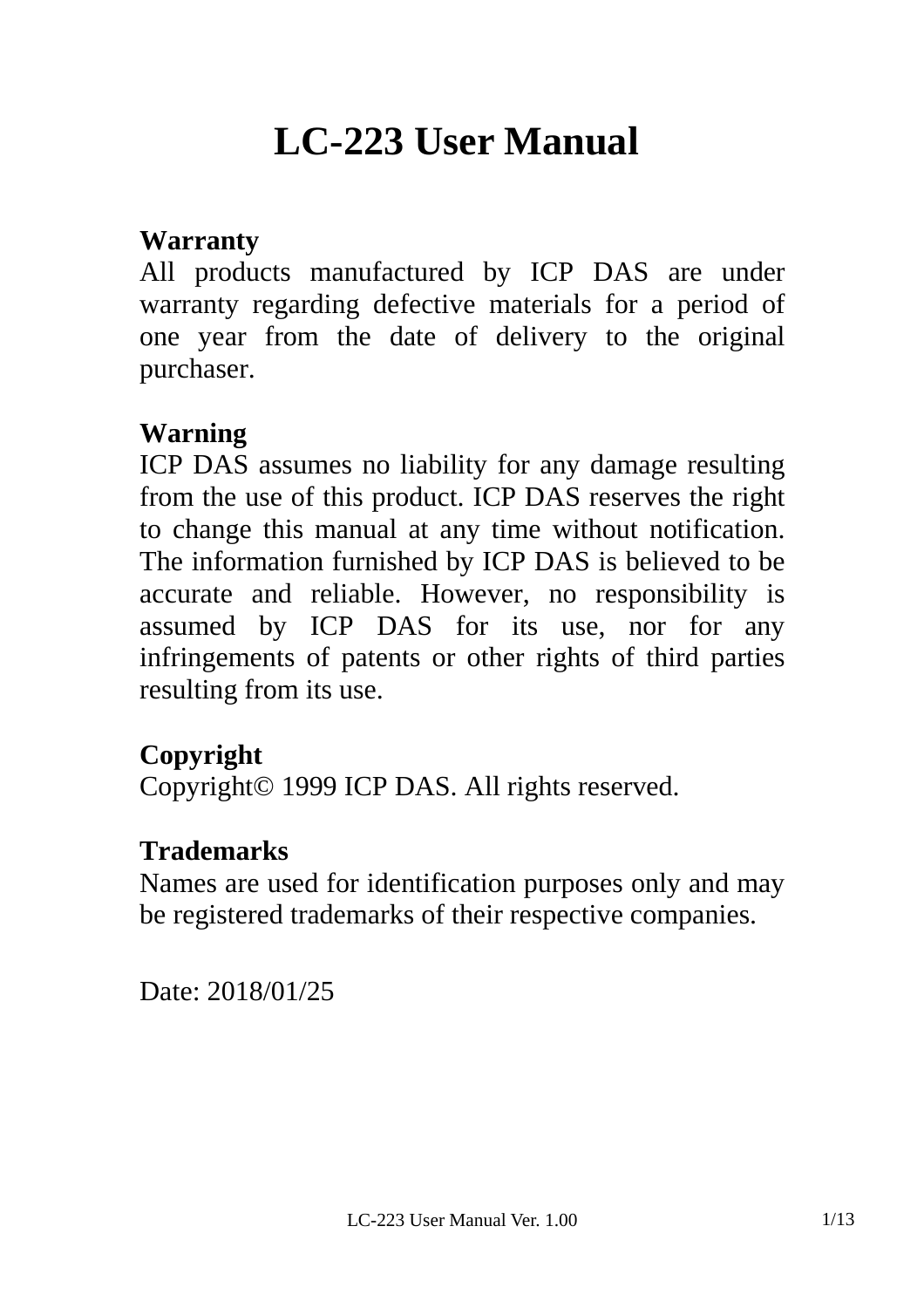### Table of Contents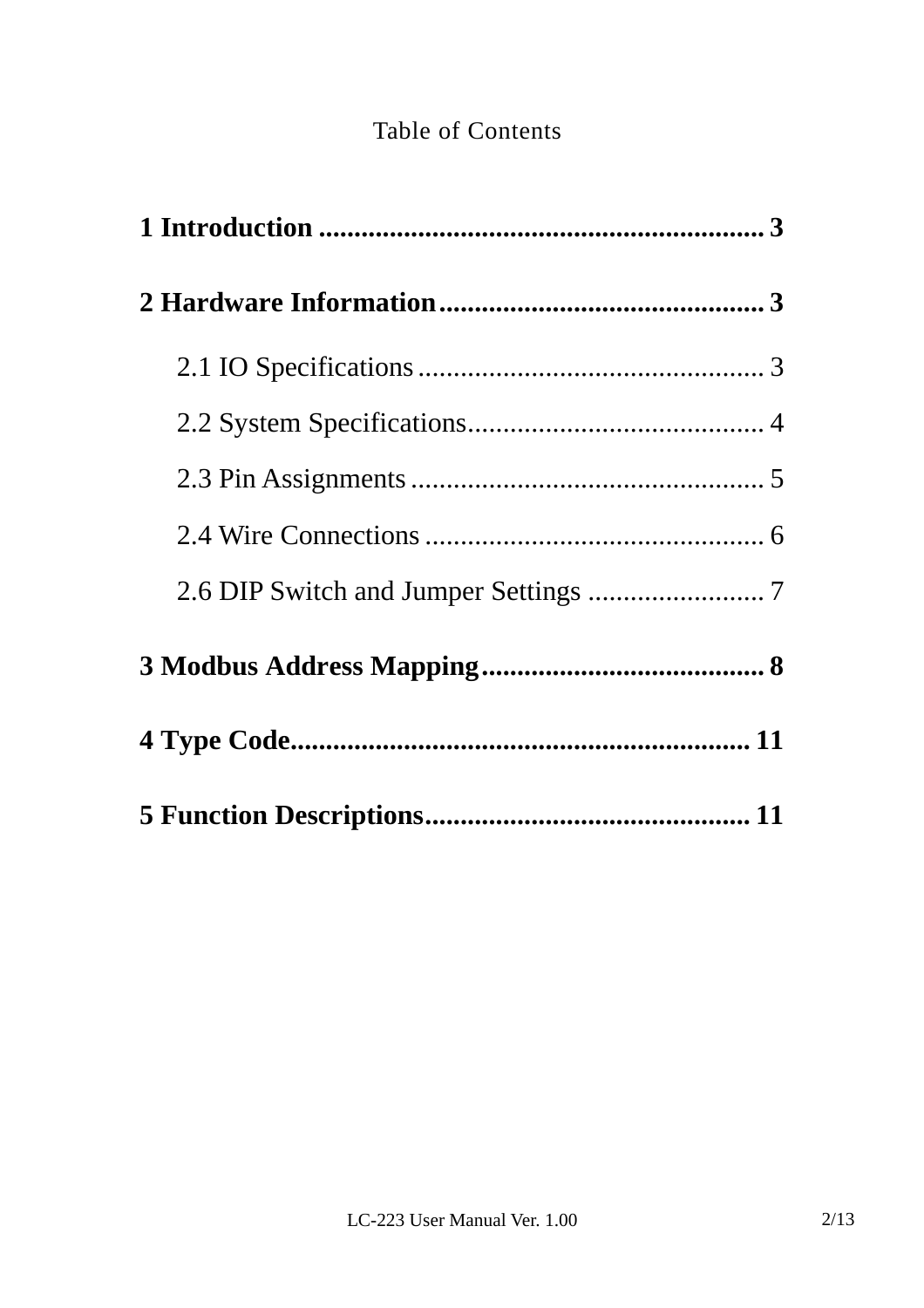# **1 Introduction**

The LC-223 is an easy-to-use dimming ballast control module that can be easily installed and operated without requiring specialist knowledge or skills. The brightness of a fluorescent lamp can be controlled using a dimmer, either via digital input or a host controller. The digital input can be used to directly control the light value of the luminous flux in sequence from 10% to 100%, without the need for a remote host controller. 4 kV ESD protection and  $2500$  V<sub>DC</sub> intra-module isolation are also provided. When required, communication with the LC-223 is programmable based on the Modbus RTU protocol, with the added benefit that different addresses can be set via hardware configuration.

# **2 Hardware Information**

| <b>Analog Output</b>       |                                  |                                              |  |
|----------------------------|----------------------------------|----------------------------------------------|--|
| Channels                   |                                  | $\mathbf{1}$                                 |  |
| <b>Type</b>                |                                  | 0 to 20 mA, 4 to 20 mA, 0 to 10 V, 1 to 10 V |  |
| Resolution                 |                                  | $12$ -bit                                    |  |
| Accuracy                   |                                  | $+/-0.1\%$ of FSR                            |  |
|                            | DA Output Response Time          | $10 \text{ ms}$                              |  |
|                            | <b>Voltage Output Capability</b> | $20 \text{ mA}$                              |  |
|                            | <b>Current Load Resistance</b>   | $450 \Omega$                                 |  |
|                            | Digital Input                    |                                              |  |
|                            | Wet Contact Input Channels       | 1 for the Dimming Trigger                    |  |
| Dry Contact Input Channels |                                  | 2 for the Wall Switch Control                |  |
|                            | On Voltage Level                 | $80$ V <sub>AC</sub> to 240 V <sub>AC</sub>  |  |
| Wet                        | <b>Off Voltage Level</b>         | $30$ V <sub>AC</sub> Max.                    |  |
| Dry                        | On Voltage Level                 | Close to GND                                 |  |

## **2.1 IO Specifications**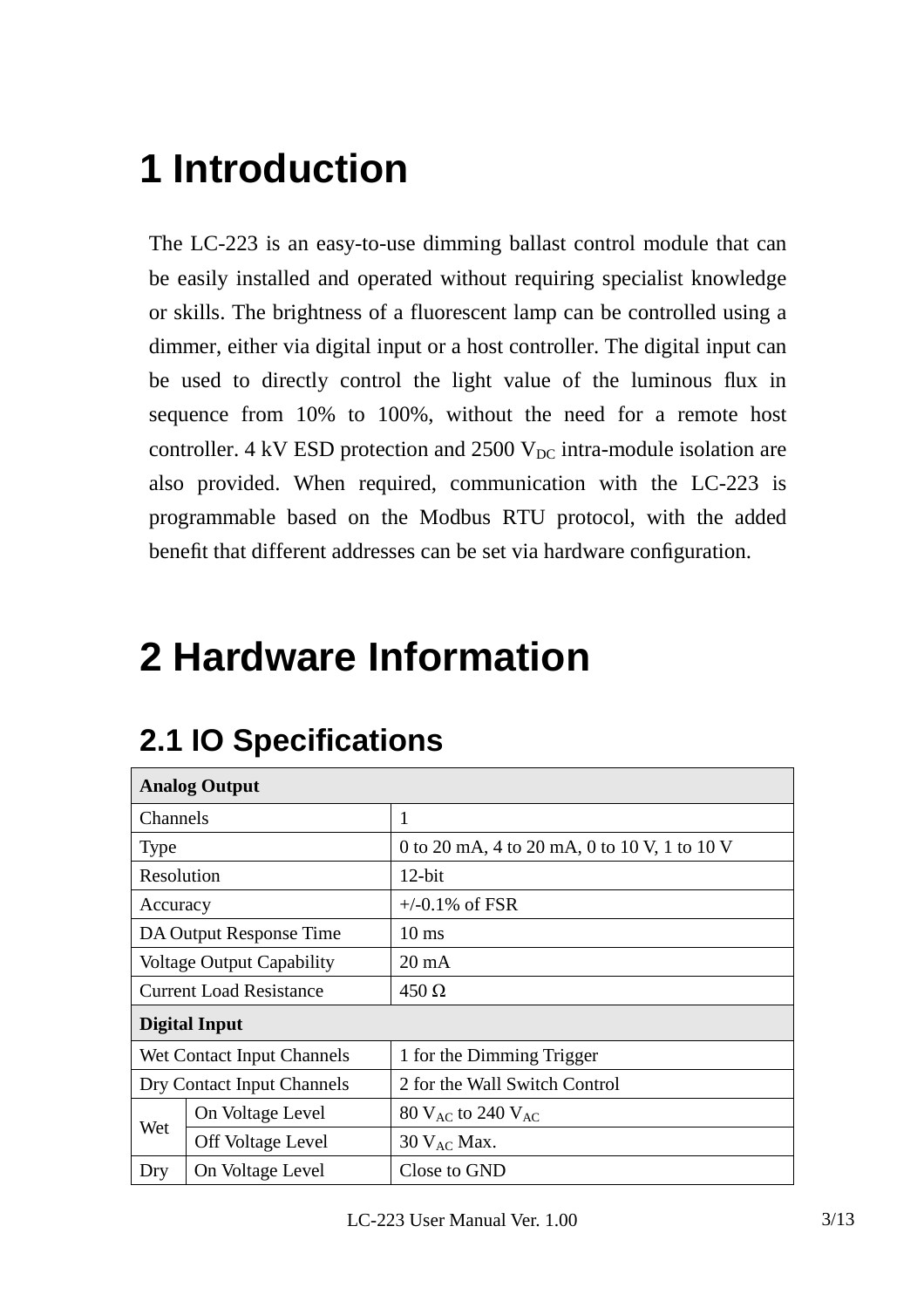|             | <b>Off Voltage Level</b>    | Open                            |
|-------------|-----------------------------|---------------------------------|
|             | <b>Relay Output</b>         |                                 |
| Channels    |                             | 1                               |
| <b>Type</b> |                             | Power Relay, Form A (SPST N.O.) |
|             | <b>Operating Voltage</b>    | 250 $V_{AC}$ or 30 $V_{DC}$     |
|             | Max. Load Current           | $16A$ (Res. Load)               |
|             | <b>Operate Time</b>         | $15 \text{ ms } \text{Max}$ .   |
|             | Release Time                | 5 ms Max.                       |
|             | <b>Mechanical Endurance</b> | 10,000,000 ops.                 |
|             | <b>Electrical Endurance</b> | $50,000$ ops.                   |
|             | Power-on and Safe Values    | Yes, Programmable               |

## **2.2 System Specifications**

| <b>Communication</b>               |                                      |  |  |
|------------------------------------|--------------------------------------|--|--|
| Interface                          | <b>RS-485</b>                        |  |  |
| Format                             | N, 8, 1                              |  |  |
| <b>Baud Rate</b>                   | 1200 to 115200 bps                   |  |  |
| Protocol                           | DCON, Modbus RTU                     |  |  |
| <b>Node Addresses</b>              | 64 to 95                             |  |  |
| <b>LED</b> Indicators              |                                      |  |  |
| Power                              | 1 LED as Power Indicator             |  |  |
| <b>Isolation</b>                   |                                      |  |  |
| Intra-module Isolation,            |                                      |  |  |
| Field-to-Logic                     | $2500$ V <sub>DC</sub>               |  |  |
|                                    |                                      |  |  |
| <b>EMS Protection</b>              |                                      |  |  |
|                                    | $\pm$ 4 kV Contact for Each Terminal |  |  |
| ESD (IEC 61000-4-2)                | $\pm$ 4 kV Air for Random Point      |  |  |
| EFT (IEC 61000-4-4)                | $\pm 4$ kV for Power                 |  |  |
| <b>Power</b>                       |                                      |  |  |
| <b>Reverse Polarity Protection</b> | Yes                                  |  |  |
| <b>Powered from Terminal Block</b> | Yes, 10 to 30 $V_{DC}$               |  |  |
| Consumption                        | 1.4 W Max.                           |  |  |
| <b>Mechanical</b>                  |                                      |  |  |
| Dimensions (W x L x H)             | 52 mm x 98 mm x 27 mm                |  |  |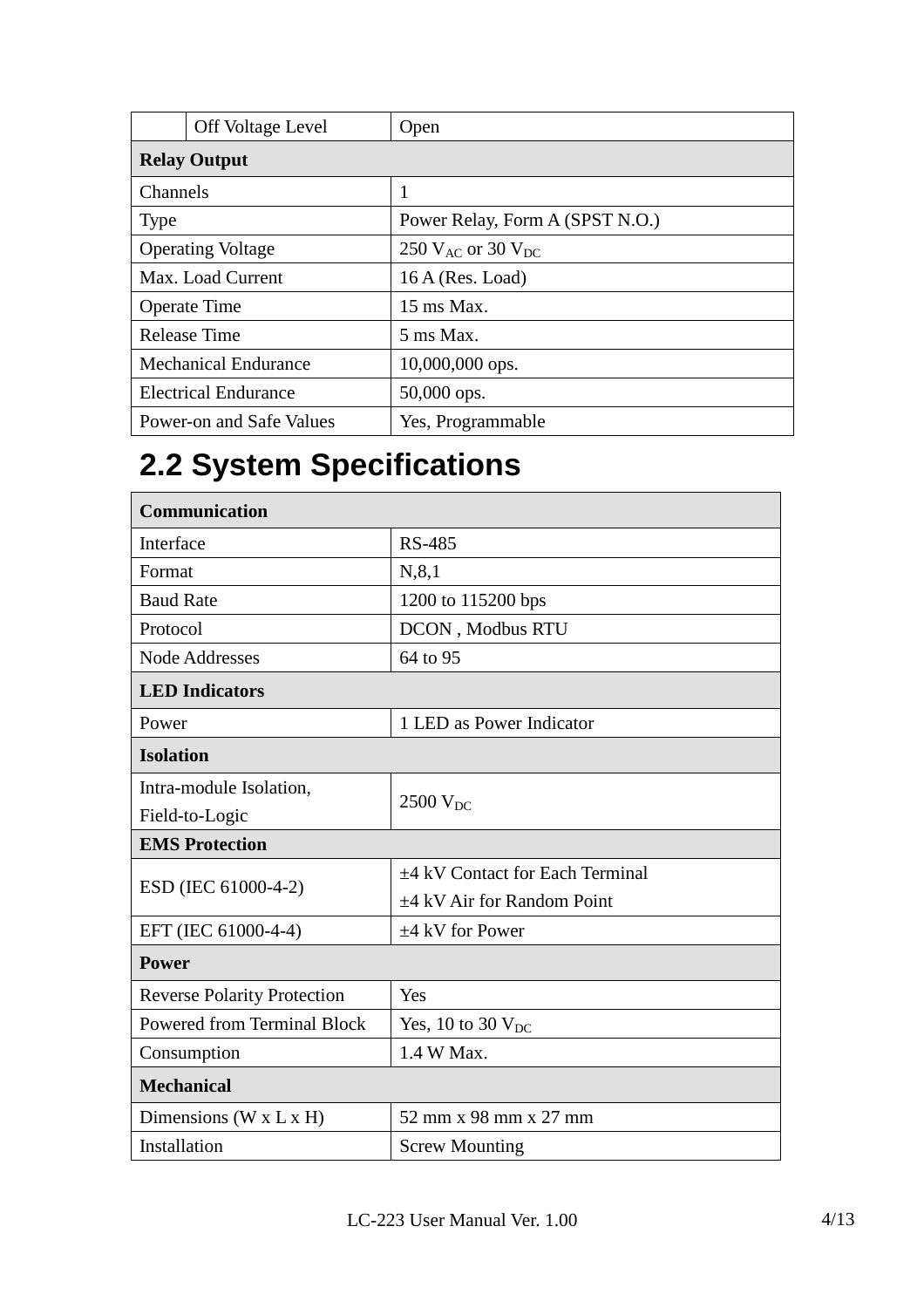| <b>Environment</b>           |                                                      |  |  |
|------------------------------|------------------------------------------------------|--|--|
| <b>Operating Temperature</b> | $-25^{\circ}$ C to $+75^{\circ}$ C                   |  |  |
| <b>Storage Temperature</b>   | -30 $\mathrm{^{\circ}C}$ to +80 $\mathrm{^{\circ}C}$ |  |  |
| Humidity                     | 10 to 95% RH, Non-condensing                         |  |  |

## **2.3 Pin Assignments**

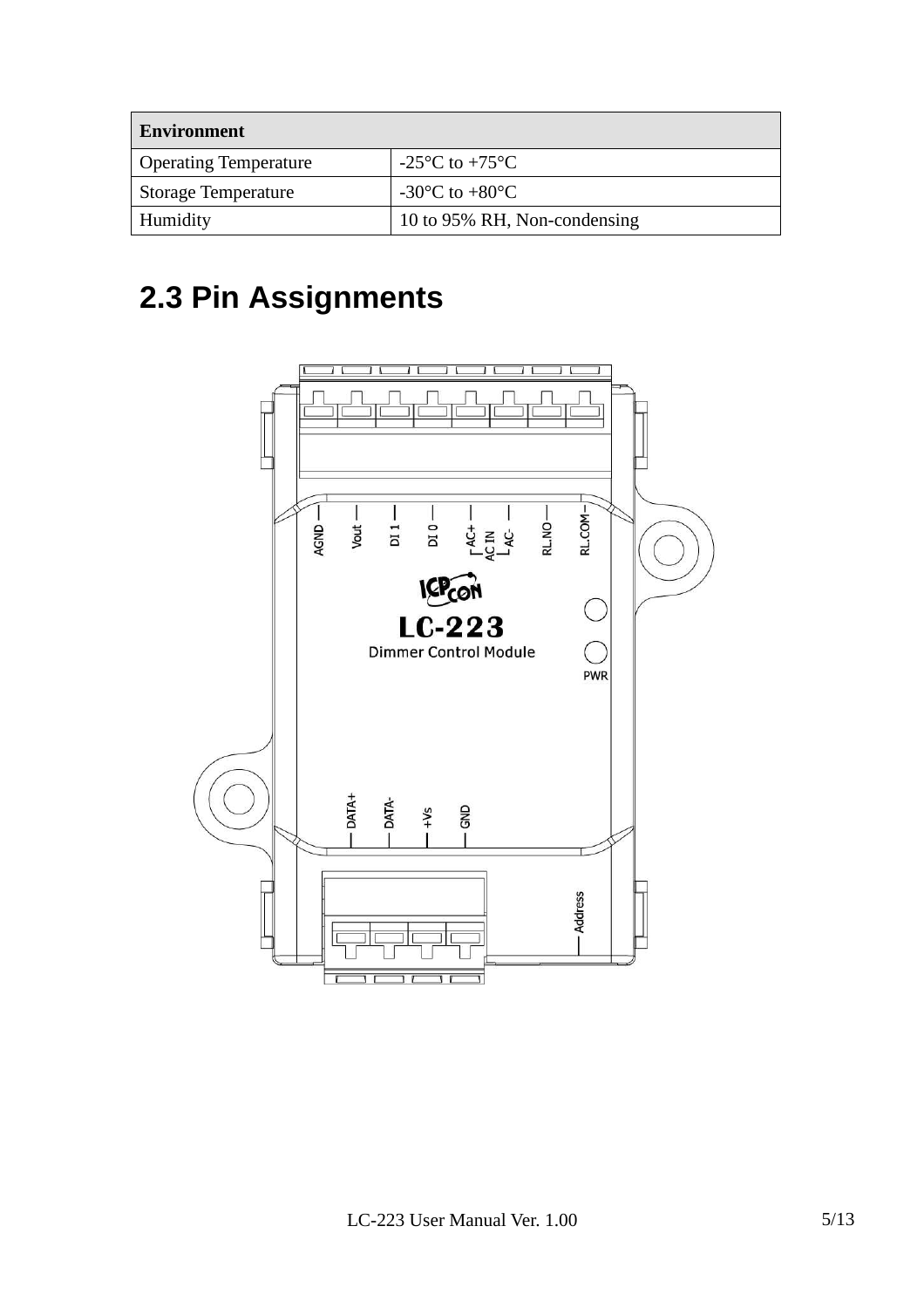## **2.4 Wire Connections**

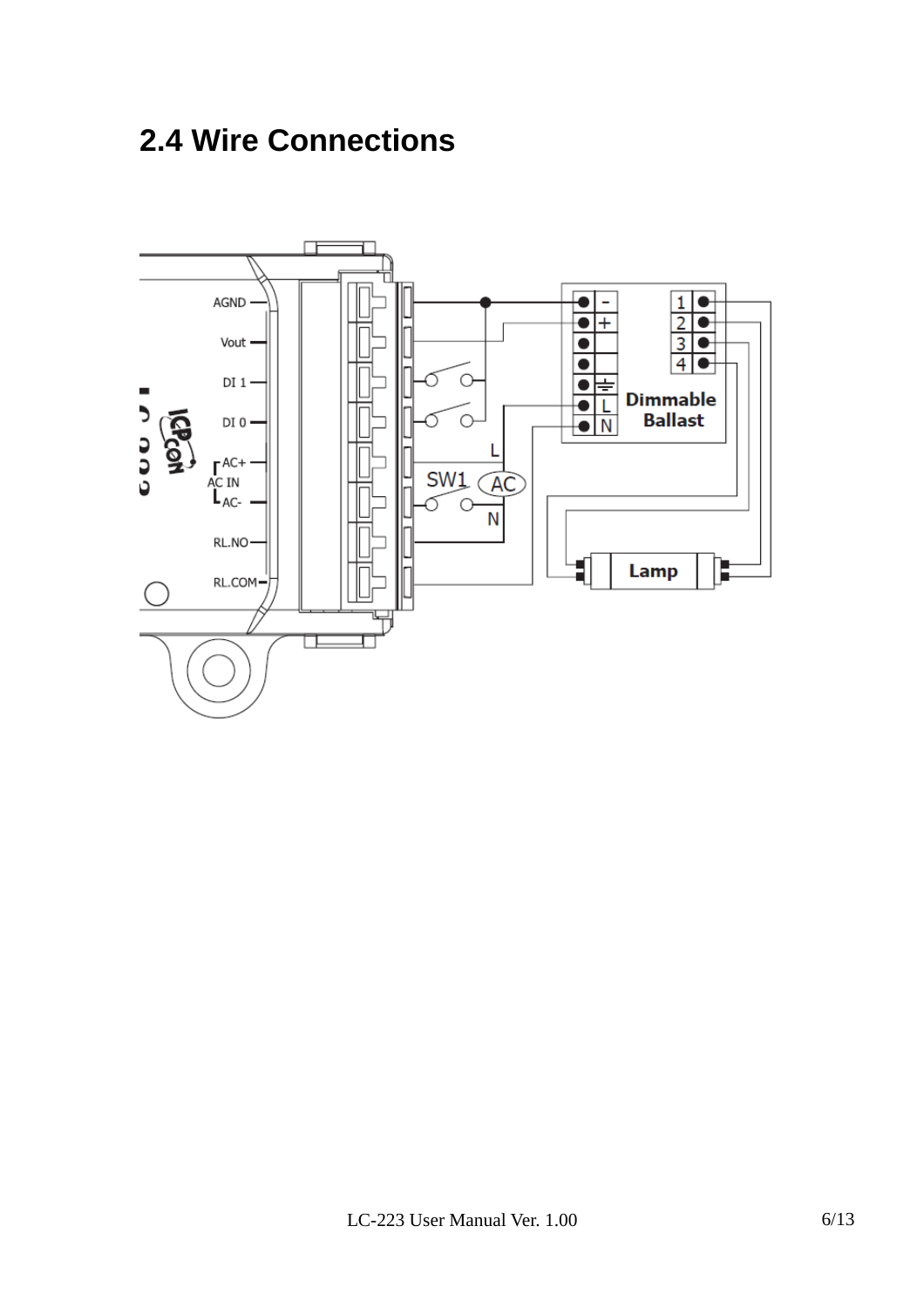| ON DIP      |                                    | Protocol      | <b>ON</b>  | <b>DCON</b>       |
|-------------|------------------------------------|---------------|------------|-------------------|
|             |                                    |               | <b>OFF</b> | <b>Modbus RTU</b> |
|             | 2                                  | Configuration | <b>ON</b>  | By Software       |
|             |                                    |               | <b>OFF</b> | By Hardware       |
| 3<br>4<br>ገ | 3                                  | Address       | <b>ON</b>  | Added by 16       |
|             |                                    |               | <b>OFF</b> | Added by 0        |
|             | <b>INIT</b> mode<br>$\overline{4}$ |               | <b>ON</b>  | <b>INIT</b>       |
|             |                                    | <b>OFF</b>    | Normal     |                   |

## **2.5 DIP Switch and Jumper Settings**

#### **Address Settings via Hardware Configuration**



**Analog Output Settings via JP4** 

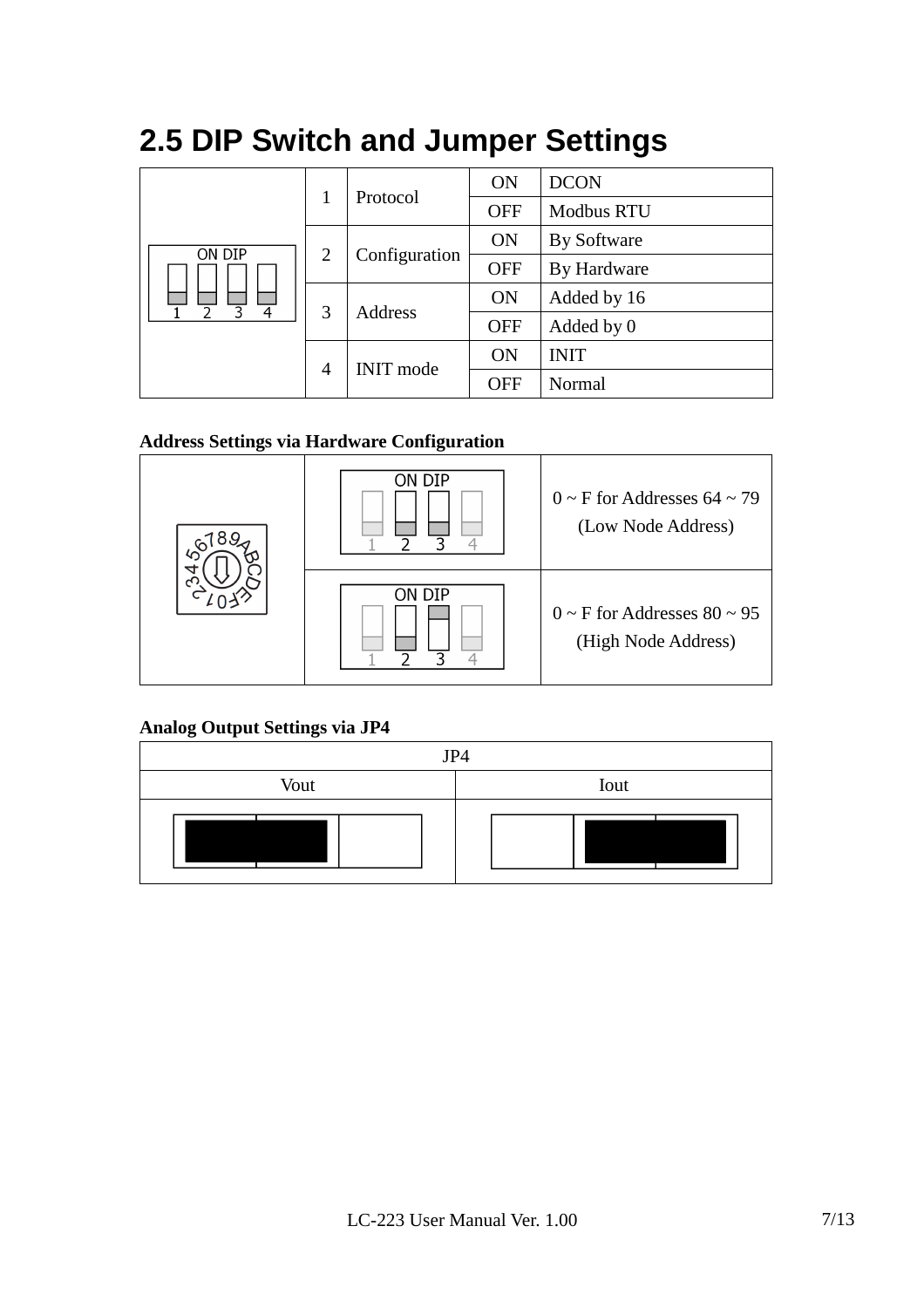# **3 Modbus Address Mapping**

|       | <b>Address Description</b>      |                                           |       |       | <b>Attribute</b>                                |             |
|-------|---------------------------------|-------------------------------------------|-------|-------|-------------------------------------------------|-------------|
| 30065 | Analog output read back         |                                           |       |       |                                                 | $\mathbf R$ |
| 30129 | Counter value for digital input |                                           |       |       | $\mathbf R$                                     |             |
| 40033 |                                 | Analog output value                       |       |       |                                                 | R/W         |
| 40097 |                                 | Safe analog output value                  |       |       |                                                 | R/W         |
| 40161 |                                 |                                           |       |       | Action on falling edge of DI channel $1 R/W$    |             |
|       |                                 |                                           |       |       | and 2, 0 for relay off, 1 to 10 for $10\%$      |             |
|       |                                 |                                           |       |       | to 100% of dimming and relay on.                |             |
|       |                                 | Refer to Section 5 for details.           |       |       |                                                 |             |
| 40193 |                                 | Power-on analog output value              |       |       |                                                 | R/W         |
| 40289 |                                 | Analog output slew rate                   |       |       |                                                 | R/W         |
| 40417 |                                 | Analog output type code                   |       |       |                                                 | R/W         |
| 40481 |                                 | Firmware version (low word)               |       |       |                                                 | R           |
| 40482 |                                 | Firmware version (high word)              |       |       |                                                 | $\mathbf R$ |
| 40483 |                                 | Module name (low word)                    |       |       |                                                 | $\mathbf R$ |
| 40484 |                                 | Module name (high word)                   |       |       |                                                 | $\bf R$     |
| 40485 |                                 | Module address, valid range: $1 \sim 247$ |       |       |                                                 | R/W         |
| 40486 | <b>Bits 5:0</b>                 |                                           |       |       |                                                 | R/W         |
|       |                                 | Baud Rate, $0x03 \sim 0x0A$               |       |       |                                                 |             |
|       | Code                            | 0x03                                      | 0x04  | 0x05  | 0x06                                            |             |
|       | <b>Baud</b>                     | 1200                                      | 2400  | 4800  | 9600                                            |             |
|       | Code                            | 0x07                                      | 0x08  | 0x09  | 0x0A                                            |             |
|       | Baud                            | 19200                                     | 38400 | 57600 | 115200                                          |             |
|       | <b>Bits 7:6</b>                 |                                           |       |       |                                                 |             |
|       | 00: no parity, 1 stop bit       |                                           |       |       |                                                 |             |
|       | 01: no parity, 2 stop bits      |                                           |       |       |                                                 |             |
|       |                                 | 10: even parity, 1 stop bit               |       |       |                                                 |             |
|       | 11: odd parity, 1 stop bit      |                                           |       |       |                                                 |             |
| 40488 |                                 | Modbus response delay time in ms,         |       |       |                                                 | R/W         |
|       | valid range: $0 \sim 30$        |                                           |       |       |                                                 |             |
| 40489 |                                 |                                           |       |       | Host watchdog timeout value, $0 \sim 255$ , R/W |             |
|       | in 0.1s                         |                                           |       |       |                                                 |             |
| 40492 |                                 |                                           |       |       | Host watchdog timeout count, write 0            | R/W         |
|       | to clear                        |                                           |       |       |                                                 |             |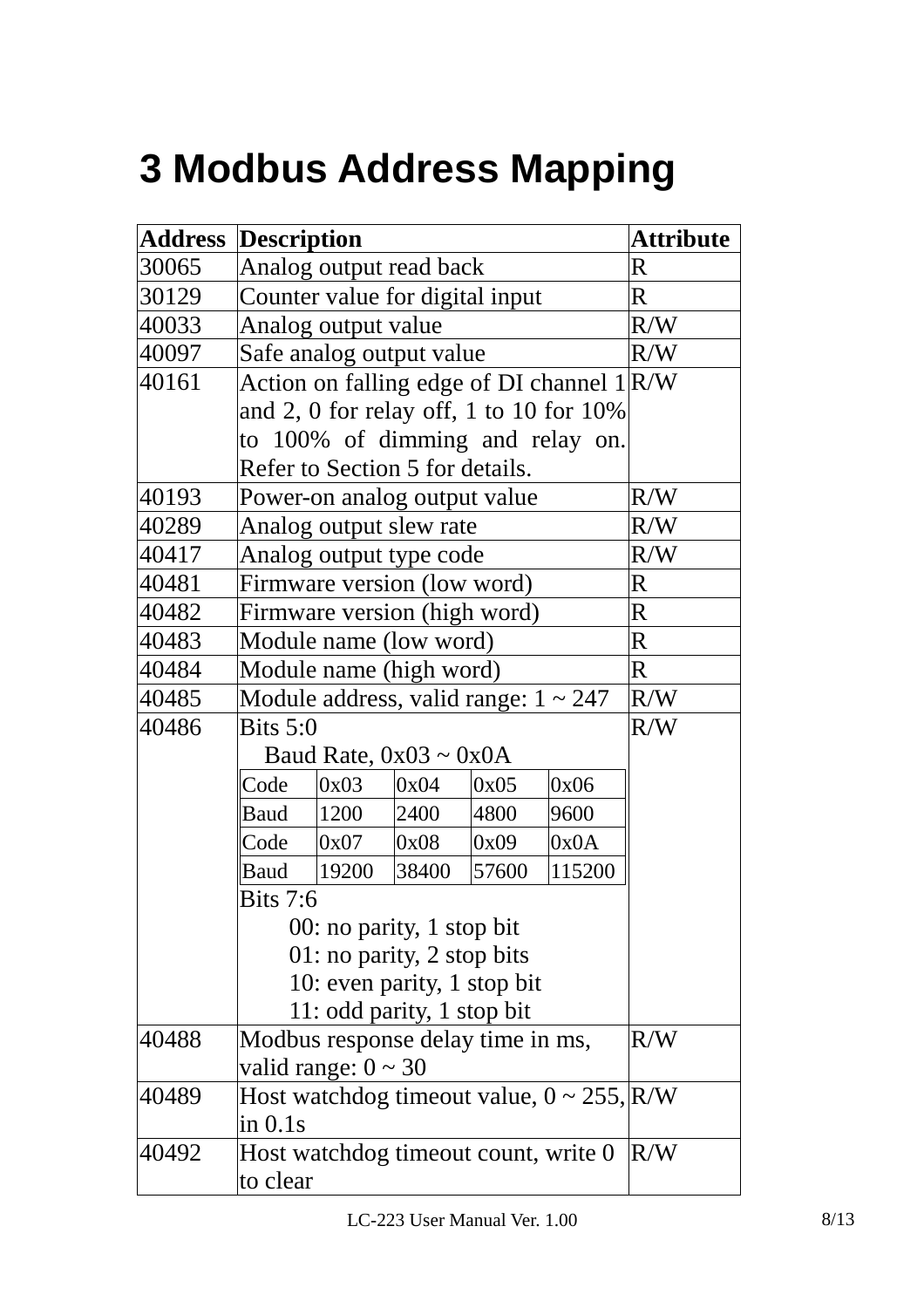| <b>Address</b> | <b>Description</b>                                 | <b>Attribute</b>        |
|----------------|----------------------------------------------------|-------------------------|
| 40494          | Minimal voltage, $1 \sim 9$ in volt.               | R/W                     |
| 40498          | Digital filter time of DI channel 1 and            | R/W                     |
|                | 2 in ms, $3 \sim 255$                              |                         |
| $10033 -$      | Digital input value of channel 0 to 2              | $\overline{\mathbf{R}}$ |
| 10035          |                                                    |                         |
| $10065 \sim$   | DI High latched values of channel 0 to $\mathbb R$ |                         |
| 10067          | $\mathbf 2$                                        |                         |
| 10073          | DO High latched values                             | $\bf R$                 |
| $10097 -$      | Low latched values of DI channel 0 to              | $\overline{R}$          |
| 10099          | 2                                                  |                         |
| 10105          | Low latched values of DO                           | $\bf R$                 |
| 00001          | Digital output value of channel 0                  | R/W                     |
| $00033 \sim$   | Digital input value of channel 0 to 2              | $\overline{\textbf{R}}$ |
| 00035          |                                                    |                         |
| $00065 \sim$   | High latched values of DI channel 0 to $\mathbb R$ |                         |
| 00067          |                                                    |                         |
| 00073          | High latched values of DO                          | $\bf R$                 |
| $00097 -$      | Low latched values of DI channel 0 to              | $\mathbf R$             |
| 00099          | 2                                                  |                         |
| 00105          | Low latched values of DO                           | $\bf R$                 |
| 00129          | Safe value of digital output channel 0             | R/W                     |
| 00161          | Power on value of digital output                   | R/W                     |
|                | channel 0                                          |                         |
| 00193          | Counter update trigger edge of                     | R/W                     |
|                | channel 0                                          |                         |
| 00257          | Protocol, 0: DCON, 1: Modbus RTU                   | R/W                     |
| 00258          | 0: Modbus RTU, 1: Modbus ASCII                     | R/W                     |
| 00260          | Modbus host watchdog mode                          | R/W                     |
|                | $0:$ same as I-7000                                |                         |
|                | 1: can use AO and DO command to                    |                         |
|                | clear host watchdog timeout status                 |                         |
| 00261          | 1: enable, 0: disable host watchdog                | R/W                     |
| 00264          | Write 1 to clear latched DIO                       | W                       |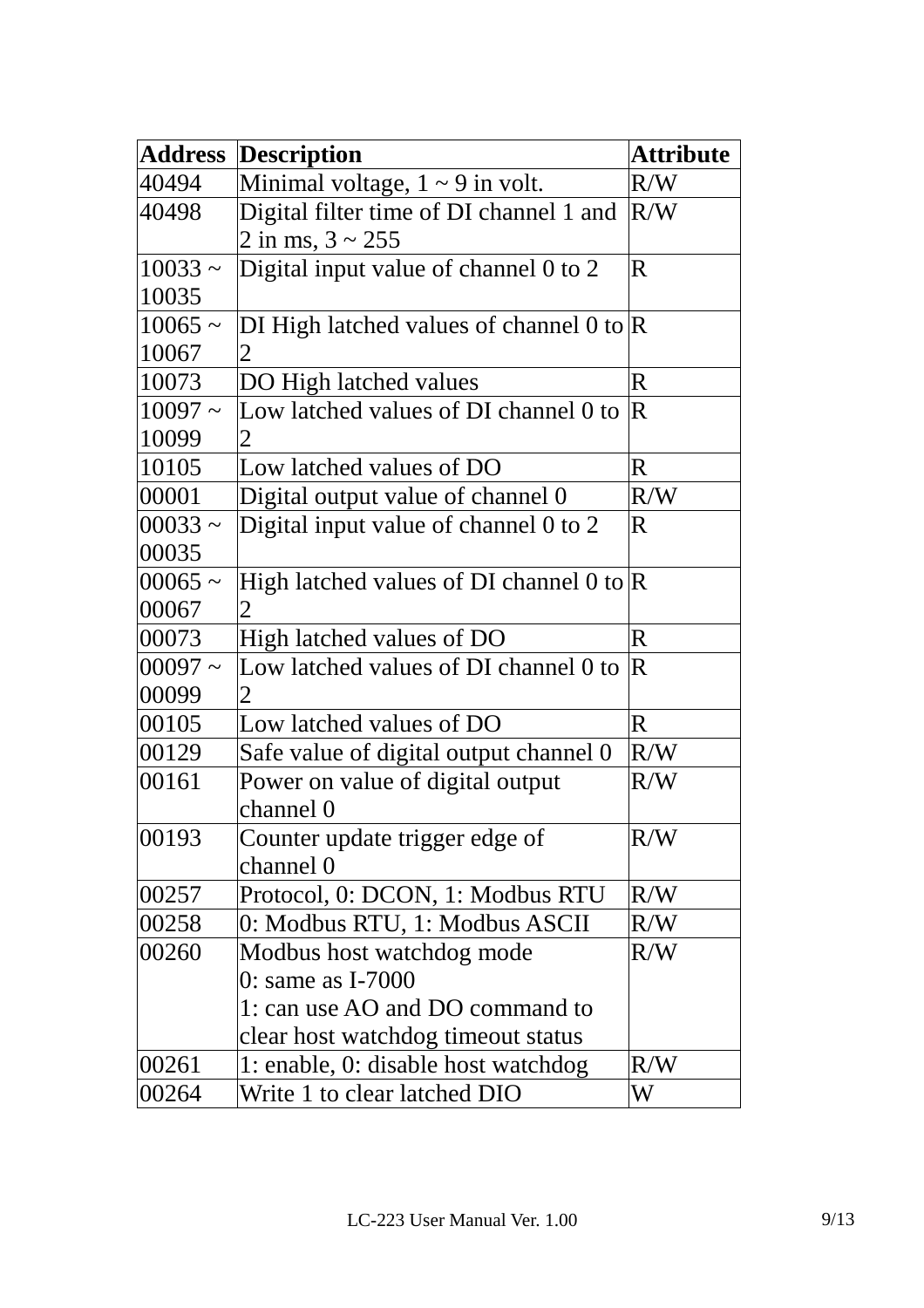| <b>Address</b> | <b>Description</b>                                | <b>Attribute</b> |
|----------------|---------------------------------------------------|------------------|
| 00265          | DI active state, 0: normal, 1: inverse            | R/W              |
|                | Not available to DI channel 0.                    |                  |
| 00266          | DO active state, 0: normal, 1: inverse            | R/W              |
| 00268          | Dimming control switch type, 0: push              | R/W              |
|                | button type, 1: toggle type                       |                  |
| 00269          | Modbus data format, 0: hex, 1:                    | R/W              |
|                | engineering                                       |                  |
| 00270          | Host watch dog timeout status, write $1 \times W$ |                  |
|                | to clear host watch dog timeout status            |                  |
| 00271          | Select dimming control DI channel, 0              | R/W              |
|                | for channel 0, 1 for channel 2                    |                  |
| 00273          | Reset status, 1: first read after                 | R.               |
|                | powered on, 0: not the first read after           |                  |
|                | powered on                                        |                  |
| $ 00513 -$     | Write 1 to clear counter value of                 | W                |
| 00515          | channel 0 to 2                                    |                  |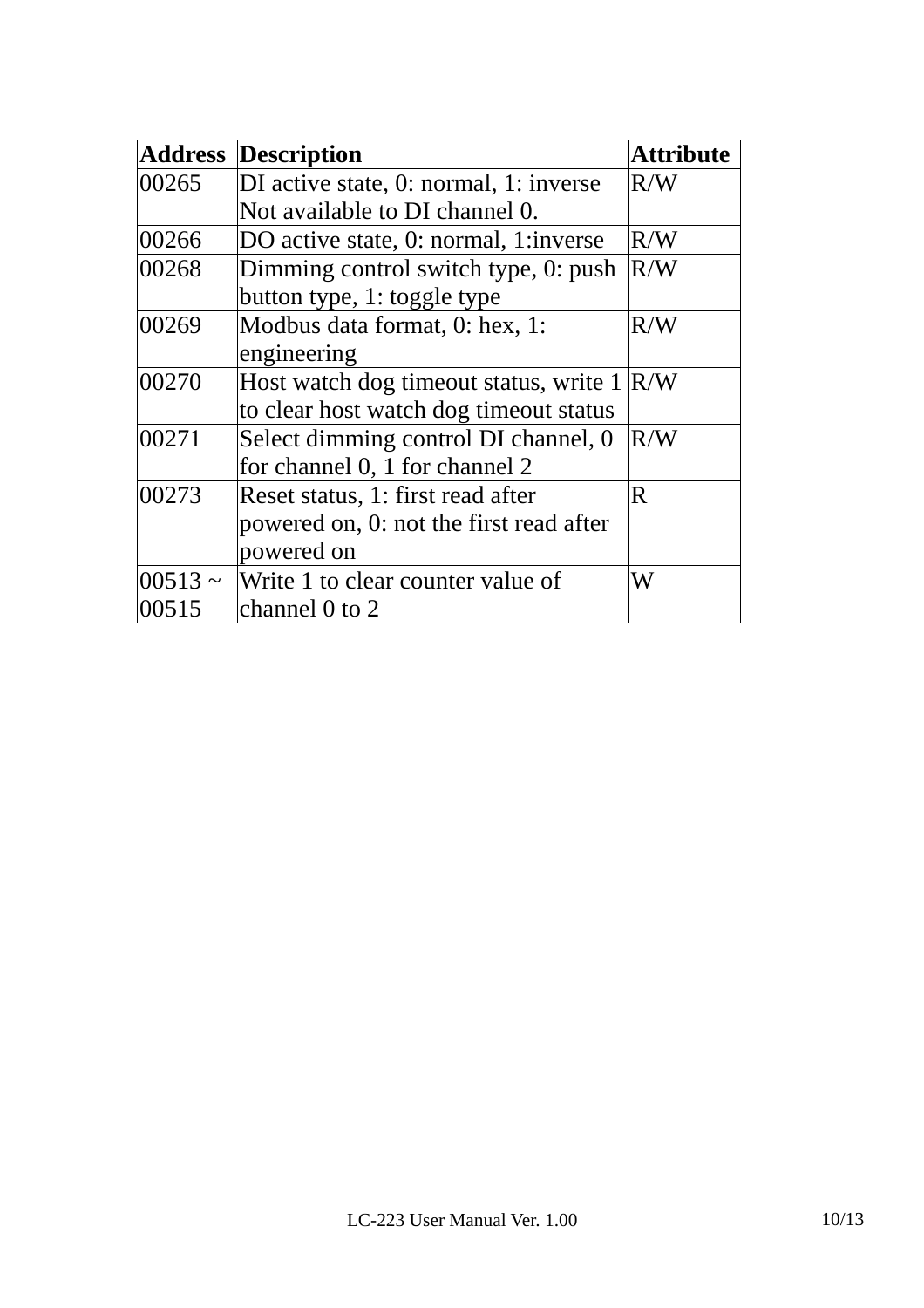# **4 Type Codes**

| <b>Type Code</b> | Output                | Data Format | Max          | Min      |
|------------------|-----------------------|-------------|--------------|----------|
|                  | Range                 |             |              |          |
|                  | $0 \sim 20$ mA        | Engineering | 20000        | $\Omega$ |
|                  |                       | Hexadecimal | <b>FFFFh</b> | 0000h    |
|                  | $4 \sim 20$ mA        | Engineering | 20000        | 4000     |
|                  |                       | Hexadecimal | <b>FFFFh</b> | 0000h    |
| 2                | $0 \sim 10 \text{ V}$ | Engineering | 10000        |          |
|                  |                       | Hexadecimal | <b>FFFFh</b> | 0000h    |
| 4                | $0 \sim 5$ V          | Engineering | 5000         |          |
|                  |                       | Hexadecimal | <b>FFFFh</b> | 0000h    |
| $7^{*1}$         | $1 \sim 10 \text{ V}$ | Engineering | 10000        | 1000     |
|                  |                       | Hexadecimal | <b>FFFFh</b> | 0000h    |

# **5 Function Descriptions**

DI channel 0 or DI channel 2 can be used for dimming control. The Modbus register 00271 is used to specify which channel is used for dimming control.

If the DI channel 0 is used for dimming control, then both DI channel 1 and DI channel 2 can be used to turn the light on or off. In this case, when the state of one of the DI channel 1 and DI channel 2 is changed from off to the on state, the light is turned on to the previous dimming state. When the state of one of the DI channel 1 and DI channel 2 is changed from on to the off state and the other DI channel is at the off state, the light is changed to the state specified by the Modbus register 40161. If the other DI channel is at the on state, then the light is not changed.

If the DI channel 2 is used for dimming control, then DI channel is of no use and DI channel 1 is used to turn the light on or off. In this case, when the state of the DI channel 1 is changed from off to the on state, the light is turned on to the previous dimming state. When the state of the DI channel 1 is changed form on to the off state, the light is changed to the state specified by the Modbus register 40161.